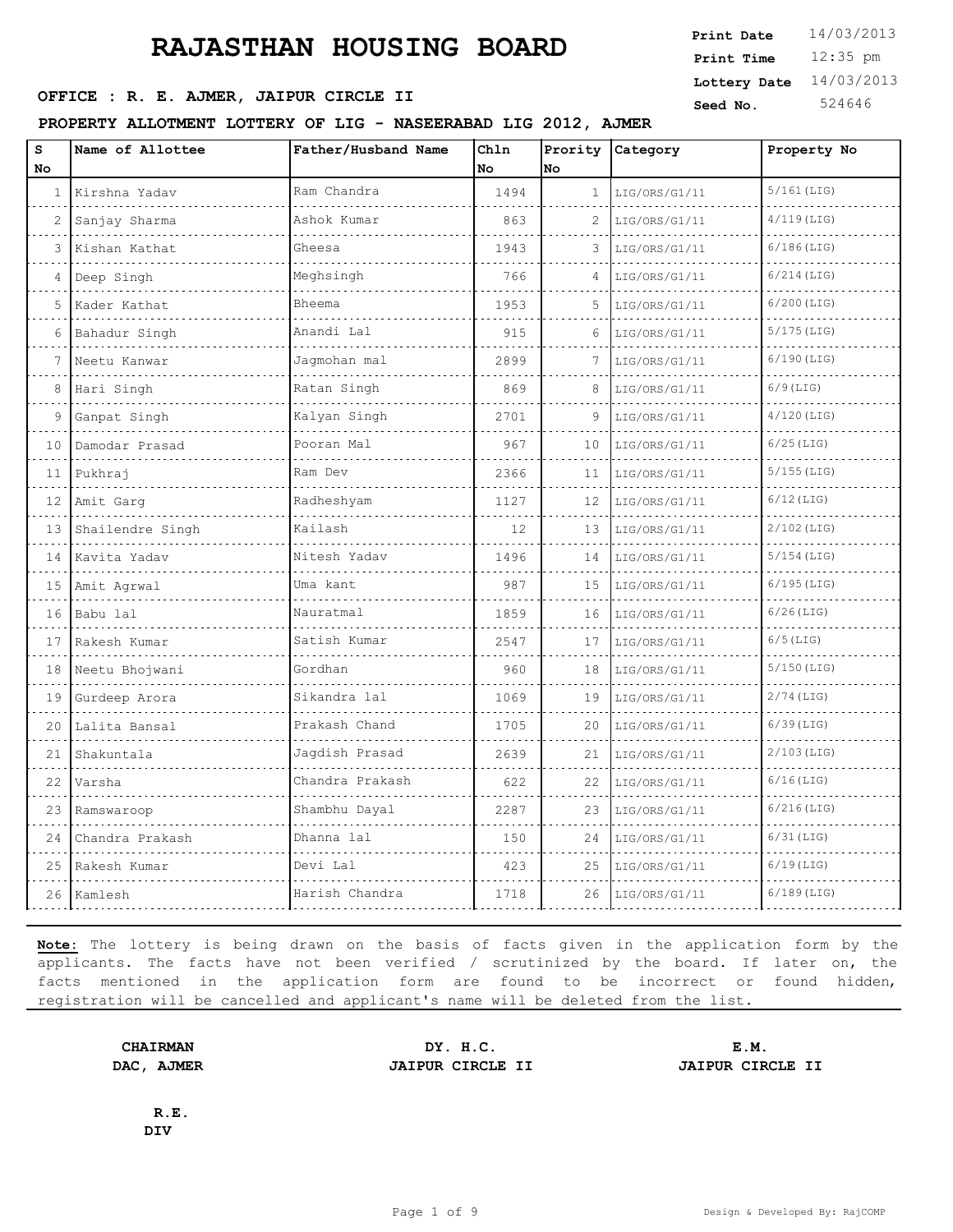### **SEED OFFICE : R. E. AJMER, JAIPUR CIRCLE II Seed No.** 524646

#### **PROPERTY ALLOTMENT LOTTERY OF LIG - NASEERABAD LIG 2012, AJMER**

| s  | Name of Allottee | Father/Husband Name | Chln |    | Prority Category | Property No   |
|----|------------------|---------------------|------|----|------------------|---------------|
| No |                  |                     | No   | No |                  |               |
| 27 | Mahesh Babani    | Radha Kishan        | 1904 | 27 | LIG/ORS/G1/11    | $6/22$ (LIG)  |
| 28 | Govinda          | Prakash Chand       | 2190 | 28 | LIG/ORS/G1/11    | 2/121 (LIG)   |
| 29 | Pukhraj          | Deep Chand Jain     | 1652 | 29 | LIG/ORS/G1/11    | $2/105$ (LIG) |
| 30 | Sher Singh       | Jaisingh            | 2434 | 30 | LIG/ORS/G1/11    | $2/119$ (LIG) |
| 31 | Ankita Jain      | Subhash Chand       | 1185 | 31 | LIG/ORS/G1/11    | $2/104$ (LIG) |
| 32 | Meena Singh      | Vedprakash          | 1102 | 32 | LIG/ORS/G1/11    | $2/81$ (LIG)  |
| 33 | Shiv Kumar       | Radha Kishan        | 1318 | 33 | LIG/ORS/G1/11    | $2/95$ (LIG)  |
| 34 | Devki            | Bhaqwan Dass        | 1992 | 34 | LIG/ORS/G1/11    | $6/47$ (LIG)  |
| 35 | Sumitra Nath     | Santosh Nath        | 2026 | 35 | LIG/ORS/G1/11    | $5/166$ (LIG) |
| 36 | Sarla            | Rajesh Kriplani     | 2520 | 36 | LIG/ORS/G1/11    | $5/3$ (LIG)   |
| 37 | Nemi Devi        | Chaman Lal          | 1045 | 37 | LIG/ORS/G1/11    | $2/101$ (LIG) |
| 38 | Ashok Kumar      | Mahadev             | 2213 | 38 | LIG/ORS/G1/11    | $4/39$ (LIG)  |
| 39 | Harji Khan       | Gulab khan          | 985  | 39 | LIG/ORS/G1/11    | 2/120 (LIG)   |
| 40 | Maina            | Priyanshu           | 2485 | 40 | LIG/ORS/G1/11    | $6/14$ (LIG)  |
| 41 | Karuna Bansal    | Deepak kumar        | 1101 | 41 | LIG/ORS/G1/11    | $5/26$ (LIG)  |
| 42 | Ashish           | Dhanna lal          | 2693 | 42 | LIG/ORS/G1/11    | $5/148$ (LIG) |
| 43 | Brijendra        | Surendra            | 1340 | 43 | LIG/ORS/G1/11    | $6/49$ (LIG)  |
| 44 | Hari om Gupta    | Khemraj Gupta       | 1336 | 44 | LIG/ORS/G1/11    | $6/188$ (LIG) |
| 45 | Shivaji          | Jai Singh           | 2430 | 45 | LIG/ORS/G1/11    | $5/163$ (LIG) |
| 46 | Vijay Tela       | Kanhiya lal         | 749  | 46 | LIG/ORS/G1/11    | $5/153$ (LIG) |
| 47 | Mamta Garg       | Govind Kumar        | 228  | 47 | LIG/ORS/G1/11    | $2/85$ (LIG)  |
| 48 | Surya narayan    | Nauratmal           | 1858 | 48 | LIG/ORS/G1/11    | $4/115$ (LIG) |
| 49 | Mangal Singh     | Bhagwan Singh       | 1514 | 49 | LIG/ORS/G1/11    | $5/165$ (LIG) |
| 50 | Vikas Garg       | Om Pakash           | 1688 | 50 | LIG/ORS/G1/11    | $4/128$ (LIG) |
| 51 | Rasool Khan      | Harji Khan          | 988  | 51 | LIG/ORS/G1/11    | $6/35$ (LIG)  |
|    |                  |                     |      |    |                  |               |

**Note:** The lottery is being drawn on the basis of facts given in the application form by the applicants. The facts have not been verified / scrutinized by the board. If later on, the facts mentioned in the application form are found to be incorrect or found hidden, registration will be cancelled and applicant's name will be deleted from the list.

52 Rajesh Jain Padam Chand 1550 52 LIG/ORS/G1/11 6/33(LIG)

**CHAIRMAN DY. H.C. E.M. DAC, AJMER JAIPUR CIRCLE II JAIPUR CIRCLE II**

**R.E. DIV**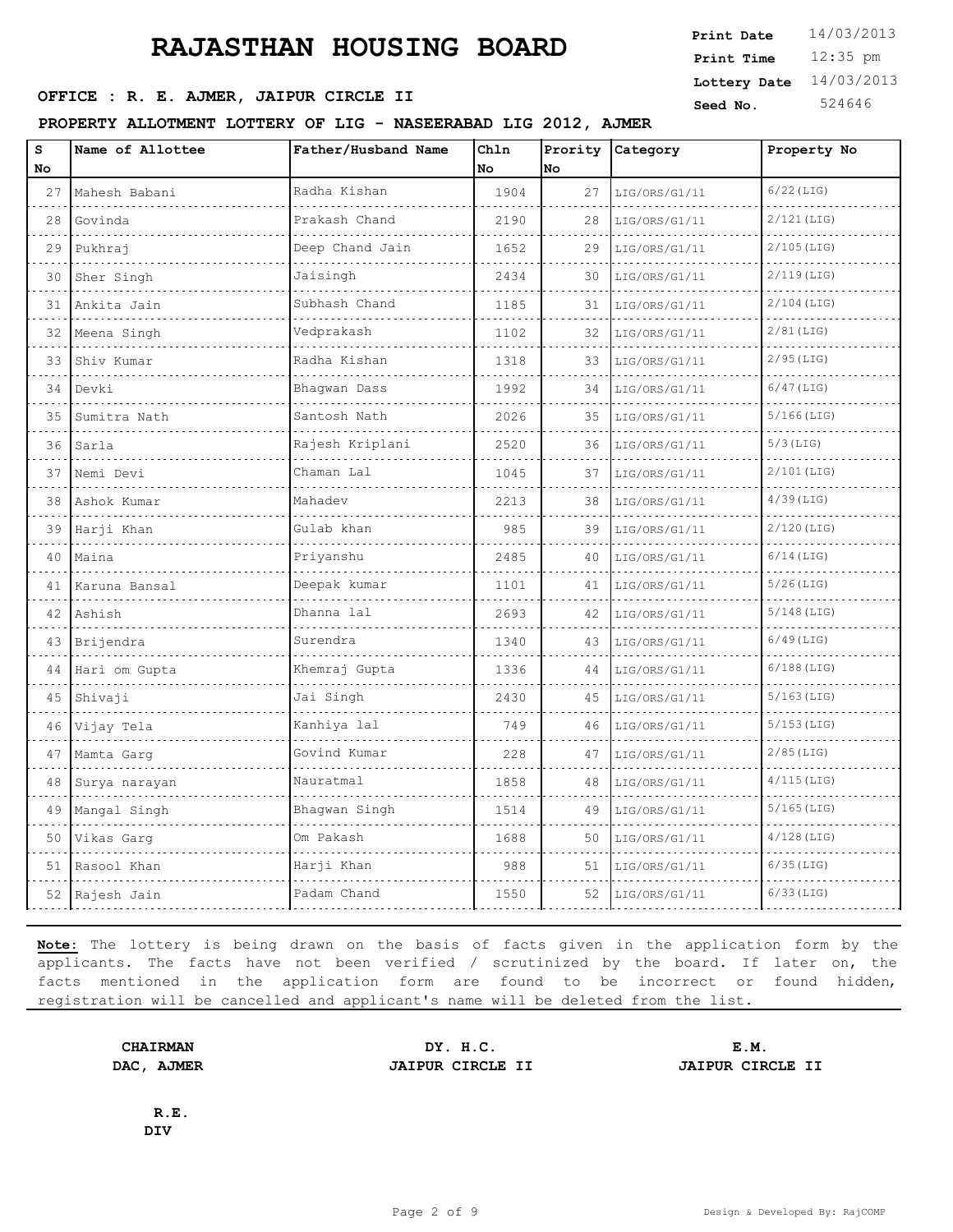## **OFFICE : R. E. AJMER, JAIPUR CIRCLE II** Seed No. 524646

#### **PROPERTY ALLOTMENT LOTTERY OF LIG - NASEERABAD LIG 2012, AJMER**

| s<br>No | Name of Allottee      | Father/Husband Name | Ch1n<br>No | No | Prority Category | Property No   |
|---------|-----------------------|---------------------|------------|----|------------------|---------------|
|         | 53 Riyaj Ahamad       | Niyaz Ahamad        | 1472       | 53 | LIG/ORS/G1/11    | $4/50$ (LIG)  |
| 54      | Rajendra Kumar        | Radha Kishan<br>.   | 103        | 54 | LIG/ORS/G1/11    | $5/168$ (LIG) |
| 55      | Abhishek Jain         | Ashok Kumar         | 1548       | 55 | LIG/ORS/G1/11    | $5/157$ (LIG) |
| 56      | Gajraj Singh          | Sampat Singh        | 2446       | 56 | LIG/ORS/G1/11    | $2/118$ (LIG) |
| 57      | Dharmendra Kumar Jain | Shanti Lal          | 48         | 57 | LIG/ORS/G1/11    | $2/98$ (LIG)  |
| 58      | Mukesh                | Ramesh Chandra      | 1322       | 58 | LIG/ORS/G1/11    | $6/4$ (LIG)   |
| 59      | Abhishek Bansal       | Suresh Chand        | 921        | 59 | LIG/ORS/G1/11    | $6/199$ (LIG) |
| 60      | Deepika               | Nemi Chand<br>.     | 2231       | 60 | LIG/ORS/G1/11    | 5/172 (LIG)   |
| 61      | Manoj Kumar           | Om Pakash           | 2528       | 61 | LIG/ORS/G1/11    | $2/115$ (LIG) |
| 62      | Narendra              | Om Kar lal          | 327        | 62 | LIG/ORS/G1/11    | $4/117$ (LIG) |
| 63      | Kailash Chand         | Jaqdish             | 917        | 63 | LIG/ORS/G1/11    | $2/109$ (LIG) |
| 64      | Govind Ram            | Manohar lal         | 108        | 64 | LIG/ORS/G1/11    | $4/114$ (LIG) |
| 65      | Chiranji Lal          | Brij lal            | 156        | 65 | LIG/ORS/G1/11    | $4/47$ (LIG)  |
| 66      | Bhawna                | Ummed Singh         | 1971       | 66 | LIG/ORS/G1/11    | $2/94$ (LIG)  |
| 67      | Kishan Bheel          | Nanda Bheel         | 2956       | 67 | LIG/ORS/G1/11    | $4/118$ (LIG) |
| 68      | Sanjay Meena          | Fep Singh           | 2738       | 68 | LIG/ORS/G1/11    | $6/11$ (LIG)  |
| 69      | Sumit Kumar           | Shir Raj            | 2436       | 69 | LIG/ORS/G1/11    | $6/27$ (LIG)  |
| 70      | Ashok Kumar           | Anandi Lal          | 82         | 70 | LIG/ORS/G1/11    | $6/44$ (LIG)  |
| 71      | Manish Meena          | Ramkishan           | 1619       | 71 | LIG/ORS/G1/11    | $6/8$ (LIG)   |
| 72      | Shiv Raj              | Lakhma Ram          | 2273       | 72 | LIG/ORS/G1/11    | $5/178$ (LIG) |
| 73      | Narandra Singh        | Bhur Singh          | 2175       | 73 | LIG/ORS/G1/11    | $2/80$ (LIG)  |
| 74      | Mohabbat              | Khudabaksh<br>.     | 2516       | 74 | LIG/ORS/G1/11    | $2/114$ (LIG) |
| 75      | Kishan Singh          | Chotu Singh         | 2843       | 75 | LIG/ORS/G1/11    | $2/87$ (LIG)  |
| 76      | Prem lata             | Kailash             | 202        | 76 | LIG/ORS/G1/11    | $6/23$ (LIG)  |
| 77      | Ramavtar Tepen        | Fateh Chand         | 74         | 77 | LIG/HPS/G1/11    | $6/36$ (LIG)  |
| 78      | Mohd. Sajid           | Adullah             | 14         | 78 | LIG/HPS/G1/11    | $4/116$ (LIG) |

**Note:** The lottery is being drawn on the basis of facts given in the application form by the applicants. The facts have not been verified / scrutinized by the board. If later on, the facts mentioned in the application form are found to be incorrect or found hidden, registration will be cancelled and applicant's name will be deleted from the list.

**CHAIRMAN DY. H.C. E.M. DAC, AJMER JAIPUR CIRCLE II JAIPUR CIRCLE II**

**R.E. DIV**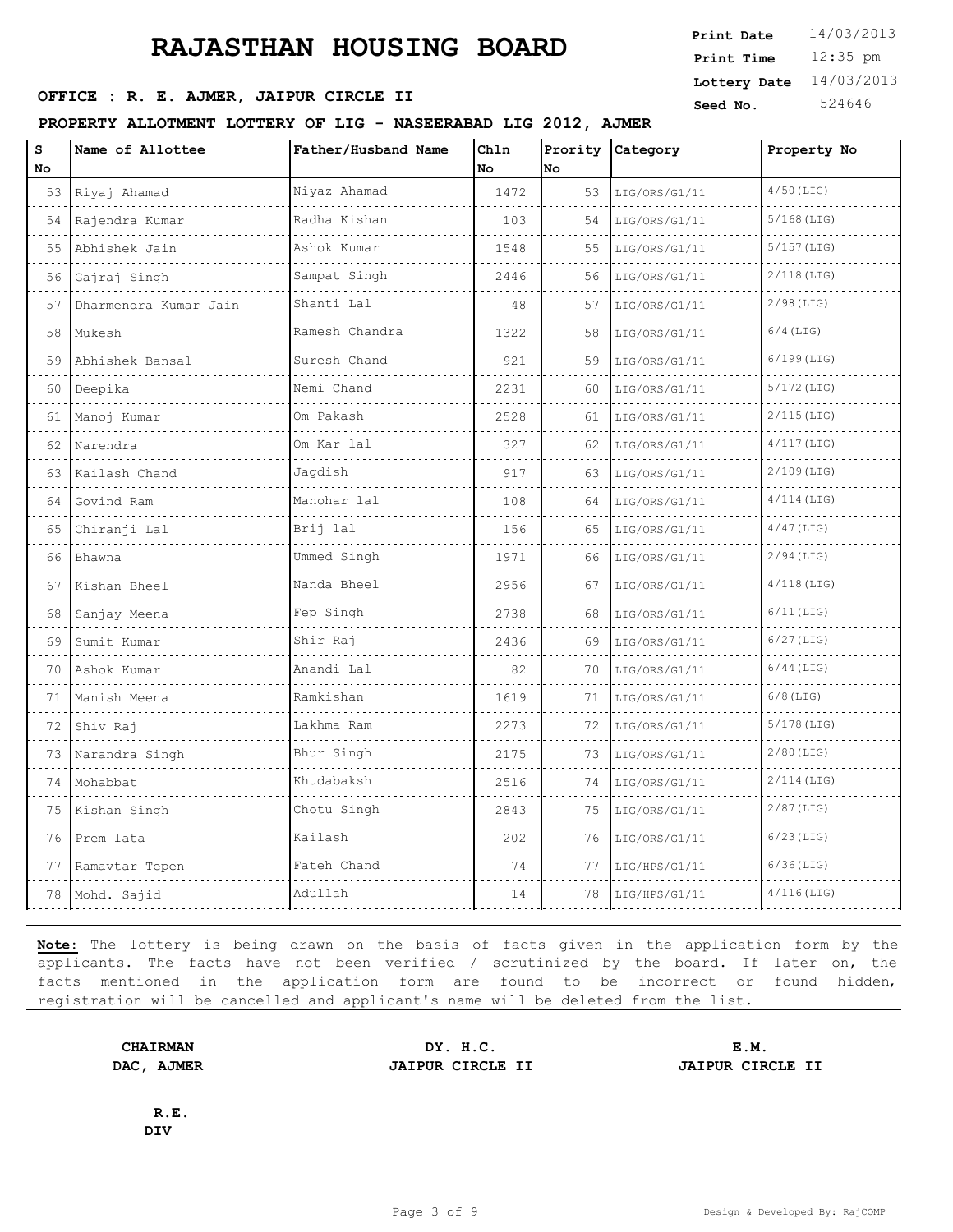### **SEED OFFICE : R. E. AJMER, JAIPUR CIRCLE II** Seed No. 524646

#### **PROPERTY ALLOTMENT LOTTERY OF LIG - NASEERABAD LIG 2012, AJMER**

| s   | Name of Allottee   | Father/Husband Name | Chln |     | Prority Category | Property No      |
|-----|--------------------|---------------------|------|-----|------------------|------------------|
| No  |                    |                     | No   | No. |                  |                  |
| 79  | Ramesh Chandra     | Hari Shankar        | 1722 | 79  | LIG/HPS/G1/11    | $6/45$ (LIG)     |
| 80  | Bhanwar Singh      | Beeram Singh        | 1985 | 80  | LIG/HPS/G1/11    | $6/3$ (LIG)      |
| 81  | Rajesh             | Chiranji Lal        | 2250 | 81  | LIG/HPS/G1/11    | $4/31$ (LIG)     |
| 82  | Komal Chelani      | Mahadev Chelani     | 1755 | 82  | LIG/HPS/G1/11    | $2/108$ (LIG)    |
| 83  | Pankaj Kherjani    | Ashok Kumar         | 11   | 83  | LIG/HPS/G1/11    | $6/192$ (LIG)    |
| 84  | Sunita Kanwar      | Shailendra Singh    | 1356 | 84  | LIG/HPS/G1/11    | $2/97$ (LIG)     |
| 85  | Mohd. Yakub        | Mohd. Ayyub         | 1746 | 85  | LIG/HPS/G1/11    | $6/213$ (LIG)    |
| 86  | Laxman             | Mula Ram            | 2940 | 86  | LIG/HPS/G1/11    | $4/32$ (LIG)     |
| 87  | Dilip Singh        | Kishan Singh        | 134  | 87  | LIG/HPS/G1/11    | $5/146$ (LIG)    |
| 88  | Anil Kumar         | Ram Kishan          | 2037 | 88  | LIG/HPS/G1/11    | $6/219$ (LIG)    |
| 89  | Satya Narayan Sani | Ram Chandra         | 1983 | 89  | LIG/HPS/G1/11    | $4/44$ (LIG)     |
| 90  | Samay Singh        | Shiv Phool Singh    | 1964 | 90  | LIG/HPS/G1/11    | $4/46$ (LIG)     |
| 91  | Surendra Pal       | Satya Pal           | 291  | 91  | LIG/HPS/G1/11    | $4/49$ (LIG)     |
| 92  | Amar Singh Rawat   | Bhawar Singh        | 135  | 92  | LIG/HPS/G1/11    | $2/72$ (LIG)     |
| 93  | Prabhu Lal Regar   | Moola Ram           | 1073 | 93  | LIG/HPS/G1/11    | $5/162$ (LIG)    |
| 94  | Hansraj            | Jagdish             | 2965 | 94  | LIG/HPS/G1/11    | $2/90$ (LIG)     |
| 95  | Dhanwanti Devi     | Dinesh              | 2084 | 95  | LIG/HPS/G1/11    | $2/89$ (LIG)     |
| 96  | Ram Gopal          | Bhawar Lal          | 2831 | 96  | LIG/HPS/G1/11    | $5/179$ (LIG)    |
| 97  | Ramesh Chandra     | Hari Ram            | 1312 | 97  | LIG/HPS/G1/11    | $5/2$ (LIG)      |
| 98  | Sajid Hussain      | Sharif Rehman       | 730  | 98  | LIG/HPS/G1/11    | $5/164$ (LIG)    |
| 99  | Meena Soni         | Hari Shankar        | 1453 | 99  | LIG/HPS/G1/11    | $5/174$ (LIG)    |
| 100 | Trilok Singh       | Kheem Singh         | 2445 | 100 | LIG/HPS/G1/11    | $2/106$ (LIG)    |
| 101 | Nazma              | Ajijul Rehaman      | 271  | 101 | LIG/HPS/G1/11    | $6/7$ (LIG)      |
| 102 | Manoj Gurjar       | Rameshwar Lal       | 1387 | 102 | LIG/HPS/G1/11    | $6/193$ (LIG)    |
| 103 | Vikas aswani       | Prem Chand          | 969  | 103 | LIG/HPS/G1/11    | $5/163 - A(LIG)$ |
| 104 | Om Prakash         | Kapoor Chand        | 1711 | 104 | LIG/HPS/G1/11    | $6/32$ (LIG)     |
|     |                    |                     |      |     |                  |                  |

**Note:** The lottery is being drawn on the basis of facts given in the application form by the applicants. The facts have not been verified / scrutinized by the board. If later on, the facts mentioned in the application form are found to be incorrect or found hidden, registration will be cancelled and applicant's name will be deleted from the list.

**DAC, AJMER JAIPUR CIRCLE II JAIPUR CIRCLE II**

**CHAIRMAN DY. H.C. E.M.**

**R.E. DIV**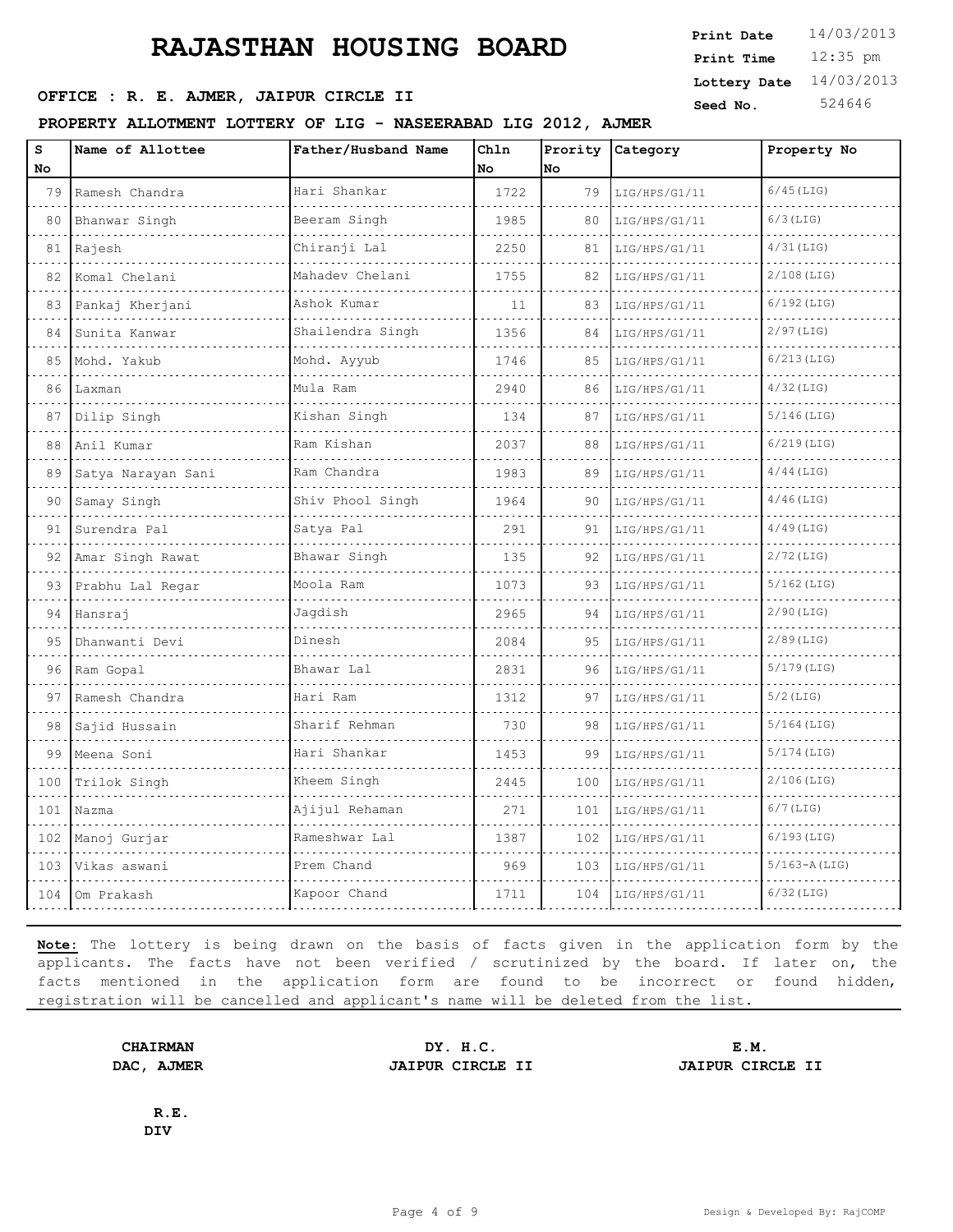### **OFFICE : R. E. AJMER, JAIPUR CIRCLE II** Seed No. 524646

#### **PROPERTY ALLOTMENT LOTTERY OF LIG - NASEERABAD LIG 2012, AJMER**

| s              | Name of Allottee  | Father/Husband Name | Chln |     | Prority Category | Property No   |
|----------------|-------------------|---------------------|------|-----|------------------|---------------|
| No             |                   |                     | No.  | No  |                  |               |
| 105            | Pradeep Kumar     | Suresh Chand        | 2149 | 105 | LIG/HPS/G1/11    | $2/112$ (LIG) |
| 106            | Abdul Gani        | Ghaseeta Khan       | 2308 | 106 | LIG/HPS/G1/11    | $4/42$ (LIG)  |
| 107            | Dharmendra Kumar  | Gulab Chand         | 871  | 107 | LIG/HPS/G1/11    | $4/40$ (LIG)  |
| 108            | Ashok Kumar       | Brij lal            | 2663 | 108 | LIG/HPS/G1/11    | $4/43$ (LIG)  |
| 109            | Lalita Chaudhary  | Chaqan Lal          | 2622 | 109 | LIG/HPS/G1/11    | $6/37$ (LIG)  |
| 110            | Suman Gurjar      | Ram Narayan<br>.    | 1893 | 110 | LIG/HPS/G1/11    | 5/156(LIG)    |
| 111            | Guman             | Chagan Lal          | 2621 | 111 | LIG/HPS/G1/11    | 6/38(LIG)     |
| 112            | Khushboo Rathi    | Vipin Soni          | 1291 | 112 | LIG/HPS/G1/11    | $5/5$ (LIG)   |
| 113            | Subhash Chandra   | Kanhiya Lal         | 293  | 113 | LIG/HPS/G1/11    | $6/217$ (LIG) |
| 114            | Purshottam Sharma | Balrishi            | 2335 | 114 | LIG/HPS/G1/11    | $6/2$ (LIG)   |
| 115            | Chandra Kanta     | Yogesh Sharma       | 78   | 115 | LIG/HPS/G1/11    | $5/1$ (LIG)   |
| 116            | Asha Devi         | Vijay Narayan       | 225  | 116 | LIG/HPS/G1/11    | $4/29$ (LIG)  |
| 117            | Sayar Mehret      | Mohd. Mehrat        | 2670 | 117 | LIG/HPS/G1/11    | 6/6(LIG)      |
| 118            | Rajesh            | Madan Lal           | 2083 | 118 | LIG/HPS/G1/11    | $5/147$ (LIG) |
| 119            | Ravindra Prasad   | Vikarmaditya        | 1001 | 119 | LIG/HPS/G1/11    | $2/88$ (LIG)  |
| 120            | Madhu Bansal      | Ramesh Chandra      | 2338 | 120 | LIG/HPS/G1/11    | $4/27$ (LIG)  |
| 121            | Nikhil            | Hari Prasad         | 1256 | 121 | LIG/HPS/G1/11    | $5/173$ (LIG) |
| 122            | Jai kishan        | Naresh Kumar        | 1706 | 122 | LIG/HPS/G1/11    | $2/110$ (LIG) |
| and and<br>123 | Santosh           | Purshottam          | 1790 | 123 | LIG/HPS/G1/11    | $2/86$ (LIG)  |
| 124            | Rajesh Alwani     | Ghanshyam           | 104  | 124 | LIG/HPS/G1/11    | $5/149$ (LIG) |
| 125            | Niranjana         | Basanti lal         | 1641 | 125 | LIG/HPS/G1/11    | $6/34$ (LIG)  |
| 126            | Anil Kumar        | Relu mal            | 2720 | 126 | LIG/HPS/G1/11    | $6/17$ (LIG)  |
| 127            | Sharif Mohd       | Nabi Baksh          | 679  | 127 | LIG/HPS/G1/11    | $2/82$ (LIG)  |
| 128            | Babu lal          | Gordhan Lal         | 2289 | 128 | LIG/HPS/G1/11    | 5/162-A(LIG)  |
| 129            | Purnima Yadav     | Ramesh Chandra      | 1083 | 129 | LIG/HPS/G1/11    | 5/170 (LIG)   |
|                |                   |                     |      |     |                  |               |

**Note:** The lottery is being drawn on the basis of facts given in the application form by the applicants. The facts have not been verified / scrutinized by the board. If later on, the facts mentioned in the application form are found to be incorrect or found hidden, registration will be cancelled and applicant's name will be deleted from the list.

130 Surbhi Mahendra Kumar 1742 130 LIG/HPS/G1/11 4/30(LIG)

**DAC, AJMER JAIPUR CIRCLE II JAIPUR CIRCLE II**

**CHAIRMAN DY. H.C. E.M.**

**R.E. DIV**

12:35 pm **Print Date**  $14/03/2013$ **Print Time Lottery Date** 14/03/2013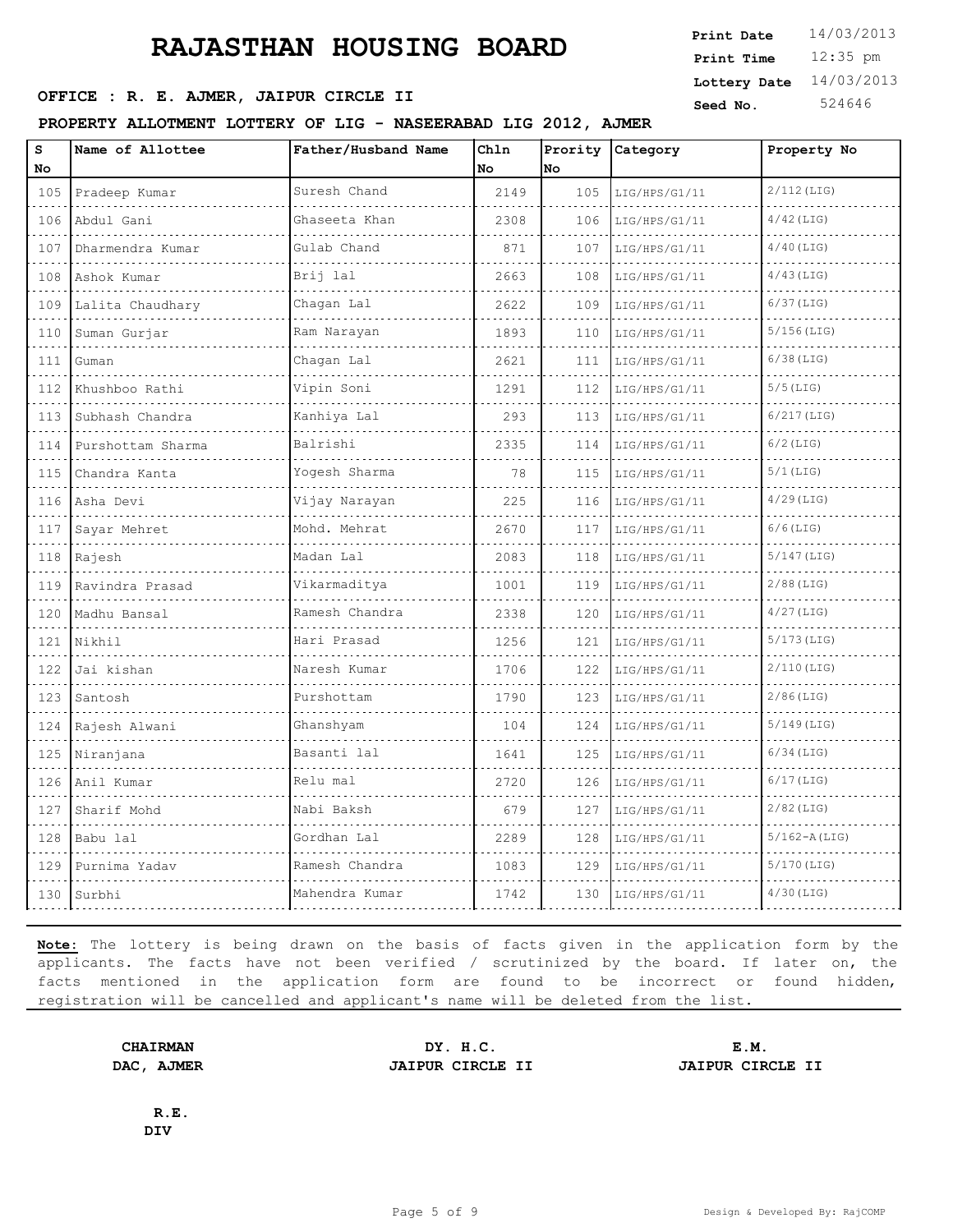## **OFFICE : R. E. AJMER, JAIPUR CIRCLE II** Seed No. 524646

#### **PROPERTY ALLOTMENT LOTTERY OF LIG - NASEERABAD LIG 2012, AJMER**

| s<br>No                                                                                                                                                         | Name of Allottee | Father/Husband Name      | Ch1n<br>No | No  | Prority Category | Property No      |
|-----------------------------------------------------------------------------------------------------------------------------------------------------------------|------------------|--------------------------|------------|-----|------------------|------------------|
| 131                                                                                                                                                             | Shahdab Chishti  | Sirrajudeen              | 1177       | 131 | LIG/HPS/G1/11    | $4/124$ (LIG)    |
| 132                                                                                                                                                             | Mohd Isamail     | Mohd. Yasin              | 2086       | 132 | LIG/HPS/G1/11    | $2/93$ (LIG)     |
| 133                                                                                                                                                             | Mohd. Faharookh  | Abdul Majid              | 561        | 133 | LIG/HPS/G1/11    | $4/34$ (LIG)     |
| $\sim$ $\sim$ $\sim$ $\sim$<br>134                                                                                                                              | Seema Jadiya     | Prashant                 | 1507       | 134 | LIG/HPS/G1/11    | $2/76$ (LIG)     |
| $  -$<br>135                                                                                                                                                    | Deepti           | Narayan Dass             | 7          | 135 | LIG/HPS/G1/11    | $4/129$ (LIG)    |
| $  -$<br>136                                                                                                                                                    | Pradeep Kumar    | Govind Ram               | 1154       | 136 | LIG/HPS/G1/11    | $2/112 - A(LIG)$ |
| 137                                                                                                                                                             | Neetu Gulwani    | Prakash                  | 270        | 137 | LIG/HPS/G1/11    | $5/171$ (LIG)    |
| 138                                                                                                                                                             | Laxman Dass      | Narayan Dass             | 2254       | 138 | LIG/HPS/G1/11    | $2/79$ (LIG)     |
| $\sim 100$ km s $^{-1}$<br>139                                                                                                                                  | Bhanu Kumar      | Naresh Kumar             | 2691       | 139 | LIG/HPS/G1/11    | $4/36$ (LIG)     |
| $\cdots$<br>140                                                                                                                                                 | Kailesh Chand    | Ganga Ram                | 1989       | 140 | LIG/HPS/G1/11    | $2/78$ (LIG)     |
| $\sim$ $\sim$ $\sim$ $\sim$<br>141                                                                                                                              | Mehboob          | Abdul Rasheed            | 1699       | 141 | LIG/HPS/G1/11    | $4/122$ (LIG)    |
| 142                                                                                                                                                             | Om Prakash Soni  | Mohan Lal                | 2925       | 142 | LIG/HPS/G1/11    | $2/116$ (LIG)    |
| $  -$<br>143<br>$\sim$ $\sim$ $\sim$ $\sim$                                                                                                                     | Ganga Ram        | Devi lal                 | 425        | 143 | LIG/HPS/G1/11    | $4/38$ (LIG)     |
| 144                                                                                                                                                             | Sunita           | Chander prakash          | 1894       | 144 | LIG/HPS/G1/11    | $4/113$ (LIG)    |
| $\sim$ $\sim$ $\sim$<br>145<br>$\sim$ $\sim$ $\sim$ $\sim$                                                                                                      | Rajesh Singh     | Man singh                | 2906       | 145 | LIG/HPS/G1/11    | $4/127$ (LIG)    |
| 146                                                                                                                                                             | Ram Singh        | Bhiva Ram                | 1428       | 146 | LIG/HPS/G1/11    | $6/21$ (LIG)     |
| 147                                                                                                                                                             | Ankita           | Prakash                  | 2751       | 147 | LIG/HPS/G1/11    | $2/113$ (LIG)    |
| $\sim$ $\sim$ $\sim$ $\sim$<br>148                                                                                                                              | Babita           | Ramchandra               | 874        | 148 | LIG/HPS/G1/11    | $6/18$ (LIG)     |
| $\frac{1}{2} \left( \frac{1}{2} \right) \left( \frac{1}{2} \right) \left( \frac{1}{2} \right) \left( \frac{1}{2} \right)$<br>149                                | Heera            | Vicky                    | 76         | 149 | LIG/HPS/G1/11    | $2/92$ (LIG)     |
| 150<br>$\sim 100$ km s $^{-1}$                                                                                                                                  | Manoj kumar      | Udhar Dass               | 1308       | 150 | LIG/HPS/G1/11    | $6/48$ (LIG)     |
| 151<br>$\sim$ $\sim$ $\sim$ $\sim$                                                                                                                              | Vandana          | Jai Kishan<br>1.11111111 | 170        | 151 | LIG/HPS/G1/11    | $6/41$ (LIG)     |
| 152                                                                                                                                                             | Sunil Kumar Jain | Manak Chand              | 2003       | 152 | LIG/HPS/G1/11    | $2/100$ (LIG)    |
| $\frac{1}{2} \left( \frac{1}{2} \right) \left( \frac{1}{2} \right) \left( \frac{1}{2} \right) \left( \frac{1}{2} \right)$<br>153<br>$\sim$ $\sim$ $\sim$ $\sim$ | Manish Tak       | Satyanarayan             | 1499       | 153 | LIG/HPS/G1/11    | $6/46$ (LIG)     |
| 154                                                                                                                                                             | Chagan lal       | Samratha                 | 2832       | 154 | LIG/HPS/G1/11    | $2/83$ (LIG)     |
| 155                                                                                                                                                             | Krishan Kumar    | Manohar lal              | 27374      | 155 | LIG/HPS/G1/11    | $5/4$ (LIG)      |
|                                                                                                                                                                 | 156 Deepak Kumar | Teekam Chand             | 2884       | 156 | LIG/HPS/G1/11    | $6/28$ (LIG)     |
|                                                                                                                                                                 |                  |                          |            |     |                  |                  |

**Note:** The lottery is being drawn on the basis of facts given in the application form by the applicants. The facts have not been verified / scrutinized by the board. If later on, the facts mentioned in the application form are found to be incorrect or found hidden, registration will be cancelled and applicant's name will be deleted from the list.

**CHAIRMAN DY. H.C. E.M. DAC, AJMER JAIPUR CIRCLE II JAIPUR CIRCLE II**

**R.E. DIV**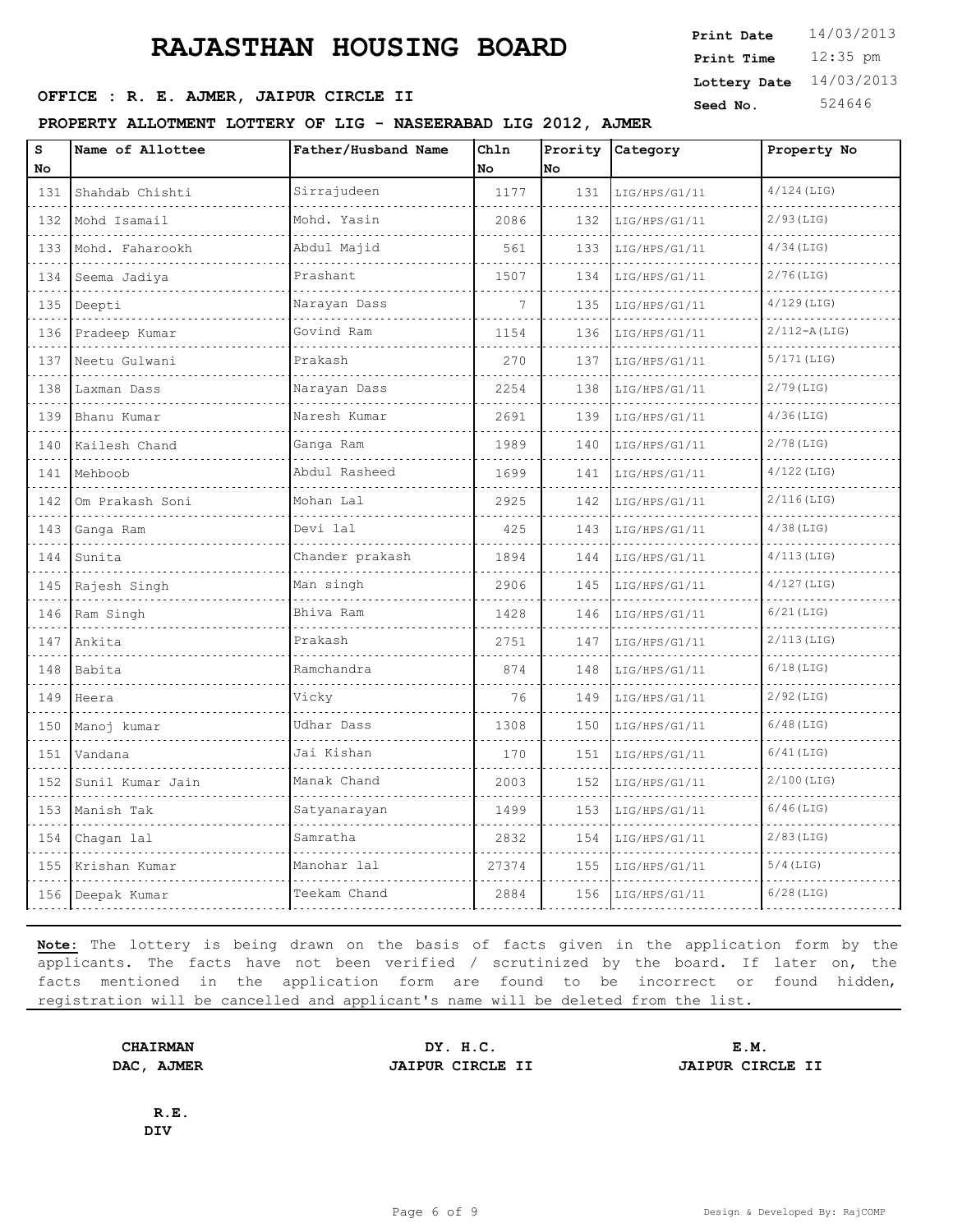### **OFFICE : R. E. AJMER, JAIPUR CIRCLE II** Seed No. 524646

#### **PROPERTY ALLOTMENT LOTTERY OF LIG - NASEERABAD LIG 2012, AJMER**

| s<br>No | Name of Allottee | Father/Husband Name                                           | Ch1n<br>No | No  | Prority Category | Property No   |
|---------|------------------|---------------------------------------------------------------|------------|-----|------------------|---------------|
| 157     | Bhanwar lal      | Hangami lal                                                   | 2963       | 157 | LIG/HPS/G1/11    | $5/160$ (LIG) |
| 158     | Laxmi Chandnani  | Gopal Dass                                                    | 943        | 158 | LIG/HPS/G1/11    | $6/13$ (LIG)  |
| 159     | Uttam Chand      | Dinesh Kumar                                                  | 2944       | 159 | LIG/HPS/G1/11    | $5/159$ (LIG) |
| 160     | Shahin Khan      | Javed Khan                                                    | 1174       | 160 | LIG/HPS/G1/11    | $6/191$ (LIG) |
| 161     | Laxmi Narayan    | Mitthu Lal                                                    | 1176       | 161 | LIG/HPS/G1/11    | $5/24$ (LIG)  |
| 162     | Ravi raj         | $\sim$ $\sim$ $\sim$ $\sim$ $\sim$ $\sim$ $\sim$<br>Madan Lal | 656        | 162 | LIG/HPS/G1/11    | 5/151 (LIG)   |
| 163     | Riyajuddin       | Nasruddin                                                     | 1937       | 163 | LIG/HPS/G1/11    | $6/43$ (LIG)  |
|         | 164 Abdul Jamrud | Hassan Anawar                                                 | 650        | 164 | LIG/HPS/G1/11    | $4/126$ (LIG) |
| 165     | Kasim Ahamad     | Nathu Khan                                                    | 397        | 165 | LIG/HPS/G1/11    | $5/176$ (LIG) |
| 166     | Anita            | Ramesh Chandra                                                | 1320       | 166 | LIG/HPS/G1/11    | $6/212$ (LIG) |
| 167     | Jitendra         | Parmanand                                                     | 366        | 167 | LIG/HPS/G1/11    | $2/117$ (LIG) |
| 168     | Deepali          | Ravindra                                                      | 601        | 168 | LIG/HPS/G1/11    | $6/218$ (LIG) |
| 169     | Satyanarayan     | Ram Chandra                                                   | 1517       | 169 | LIG/HPS/G1/11    | $2/107$ (LIG) |
| 170     | Babu Lal         | Rekharam                                                      | 8013       | 170 | LIG/HPS/G1/11    | $6/194$ (LIG) |
| 171     | Kavita Devi      | Sukhdev                                                       | 2766       | 171 | LIG/HPS/G1/11    | $6/40$ (LIG)  |
| 172     | Faiz Mohd        | Noor Mohamnad<br>december 2000 de                             | 883        | 172 | LIG/HPS/G1/11    | $6/201$ (LIG) |
| 173     | Rajendra singh   | Karan Singh                                                   | 2623       | 173 | LIG/HPS/G1/11    | $2/73$ (LIG)  |
| 174     | Mohammad Rafi    | Mohd. Shafi                                                   | 2263       | 174 | LIG/HPS/G1/11    | $2/111$ (LIG) |
| 175     | Vijay            | Ram Chandra                                                   | 1801       | 175 | LIG/HPS/G1/11    | $4/33$ (LIG)  |
| 176     | Shakil           | Mohd. Rafik                                                   | 1980       | 176 | LIG/HPS/G1/11    | $5/152$ (LIG) |
| 177     | Krishan Kumar    | Radheshyam                                                    | 2800       | 177 | LIG/HPS/G1/11    | $5/27$ (LIG)  |
| 178     | Sanjeev Rohela   | Rohitashv Kumar                                               | 1789       | 178 | LIG/HPS/G1/11    | $4/123$ (LIG) |
| 179     | Mohd. Javed      | Chand Mohammad                                                | 2378       | 179 | LIG/HPS/G1/11    | $2/99$ (LIG)  |
| 180     | Nitesh Yadav     | Ramesh Chandra                                                | 1301       | 180 | LIG/HPS/G1/11    | $6/24$ (LIG)  |
| 181     | Renu             | Mukesh                                                        | 575        | 181 | LIG/HPS/G1/11    | $2/77$ (LIG)  |
|         | 182 Kana Ram     | Banna Ram<br>.                                                | 1430       | 182 | LIG/HPS/G1/11    | $6/198$ (LIG) |
|         |                  |                                                               |            |     |                  |               |

**Note:** The lottery is being drawn on the basis of facts given in the application form by the applicants. The facts have not been verified / scrutinized by the board. If later on, the facts mentioned in the application form are found to be incorrect or found hidden, registration will be cancelled and applicant's name will be deleted from the list.

**CHAIRMAN DY. H.C. E.M.**

**DAC, AJMER JAIPUR CIRCLE II JAIPUR CIRCLE II**

**R.E. DIV**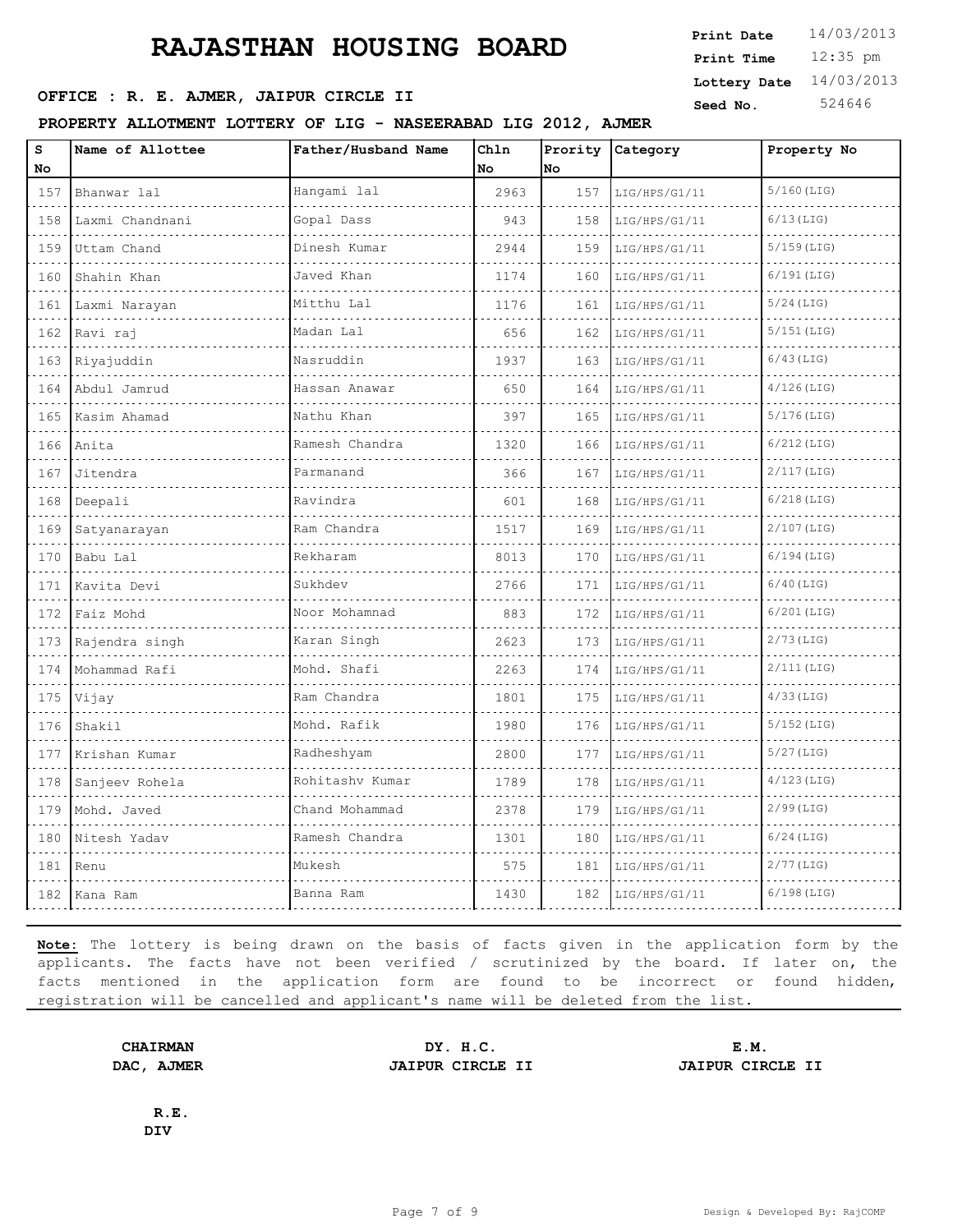### **OFFICE : R. E. AJMER, JAIPUR CIRCLE II** Seed No. 524646

#### **PROPERTY ALLOTMENT LOTTERY OF LIG - NASEERABAD LIG 2012, AJMER**

| $\mathtt{s}$                                                                                                                     | Name of Allottee | Father/Husband Name | Chln |     | Prority Category | Property No   |
|----------------------------------------------------------------------------------------------------------------------------------|------------------|---------------------|------|-----|------------------|---------------|
| No                                                                                                                               |                  |                     | No   | No  |                  |               |
| 183                                                                                                                              | Pawan Kumar      | Santulal            | 430  | 183 | LIG/HPS/G1/11    | $5/25$ (LIG)  |
| 184                                                                                                                              | Banwari Lal      | Rampal              | 2578 | 184 | LIG/HPS/G1/11    | $6/215$ (LIG) |
| 185<br>$\sim 100$ km s $^{-1}$                                                                                                   | Ganesh Ram       | Raja Ram            | 821  | 185 | LIG/HPS/G1/11    | $6/10$ (LIG)  |
| 186                                                                                                                              | Mahendra Dabi    | Balmukund           | 580  | 186 | LIG/HPS/G1/11    | $6/187$ (LIG) |
| 187<br>.                                                                                                                         | Dinesh Kumar     | Manak Chand         | 75   | 187 | LIG/HPS/G1/11    | $5/177$ (LIG) |
| 188<br>$\frac{1}{2} \left( \frac{1}{2} \right) \left( \frac{1}{2} \right) \left( \frac{1}{2} \right) \left( \frac{1}{2} \right)$ | Pusa Lal         | Chatra              | 2657 | 188 | LIG/HPS/G1/11    | $6/29$ (LIG)  |
| 189                                                                                                                              | Sunita Bairwa    | Suresh Chand        | 2838 | 189 | LIG/HPS/G1/11    | $2/91$ (LIG)  |
| 190                                                                                                                              | Bhanwar lal      | Duli Chand          | 1888 | 190 | LIG/HPS/G1/11    | $4/37$ (LIG)  |
| 191                                                                                                                              | Devi Shankar     | Prem Chand          | 2700 | 191 | LIG/HPS/G1/11    | $2/75$ (LIG)  |
| 192<br>$\sim$ $\sim$ $\sim$ $\sim$                                                                                               | Satya Narayan    | Gheesa              | 965  | 192 | LIG/HPS/G1/11    | $6/20$ (LIG)  |
| 193                                                                                                                              | Moti lal         | Nand Lal            | 1335 | 193 | LIG/HPS/G1/11    | $4/45$ (LIG)  |
| 194                                                                                                                              | Raju lal         | Ramsukh Meena       | 2272 | 194 | LIG/HPS/G1/11    | $6/15$ (LIG)  |
| 195<br>$\sim 100$ km s $^{-1}$                                                                                                   | Santosh          | Ghandhi lal         | 966  | 195 | LIG/HPS/G1/11    | $6/42$ (LIG)  |
| 196                                                                                                                              | Ashok Kumar      | Shiv Raj            | 2658 | 196 | LIG/HPS/G1/11    | $6/196$ (LIG) |
| 197                                                                                                                              | Vijendra Prakash | Narayan Dass        | 2743 | 197 | LIG/HPS/G1/11    | $6/1$ (LIG)   |
| 198                                                                                                                              | Gambeer Singh    | Chand Ram Singh     | 963  | 198 | LIG/HPS/G1/11    | $4/48$ (LIG)  |
| 199<br>$\cdots$                                                                                                                  | Shailendra Goyal | Om Prakash          | 1006 | 199 | LIG/HPS/G1/11    | $4/28$ (LIG)  |
| 200                                                                                                                              | Ram Singh        | Hanumman Singh      | 962  | 200 | LIG/HPS/G1/11    | $4/35$ (LIG)  |
| 201                                                                                                                              | Munmun tak       | Satish Tak          | 2123 | 201 | LIG/HPS/G1/11    | $2/96$ (LIG)  |
| 202                                                                                                                              | Hari Singh       | Vijay singh         | 1119 | 202 | LIG/HPS/G1/11    | $6/30$ (LIG)  |
| 203                                                                                                                              | Akbar Khan       | Babu Khan           | 2961 | 203 | LIG/HPS/G1/11    | $4/121$ (LIG) |
| 204                                                                                                                              | Ram lal          | Pidku               | 1668 | 204 | LIG/HPS/G1/11    | $5/167$ (LIG) |
| 205                                                                                                                              | Sunita Sankhla   | Kailash Chand       | 857  | 205 | LIG/HPS/G1/11    | $5/158$ (LIG) |
| 206                                                                                                                              | Jaiyesh kumar    | Pooran Mal          | 982  | 206 | LIG/HPS/G1/11    | $5/169$ (LIG) |
| 207                                                                                                                              | Harish Parwani   | Narayan Dass        | 2253 | 207 | LIG/HPS/G1/11    | $4/41$ (LIG)  |
| 208                                                                                                                              | Manju Jangid     | Jagannath           | 2790 | 208 | LIG/HPS/G1/11    | $2/84$ (LIG)  |
|                                                                                                                                  |                  |                     |      |     |                  |               |

**Note:** The lottery is being drawn on the basis of facts given in the application form by the applicants. The facts have not been verified / scrutinized by the board. If later on, the facts mentioned in the application form are found to be incorrect or found hidden, registration will be cancelled and applicant's name will be deleted from the list.

**DAC, AJMER JAIPUR CIRCLE II JAIPUR CIRCLE II**

**CHAIRMAN DY. H.C. E.M.**

**R.E. DIV**